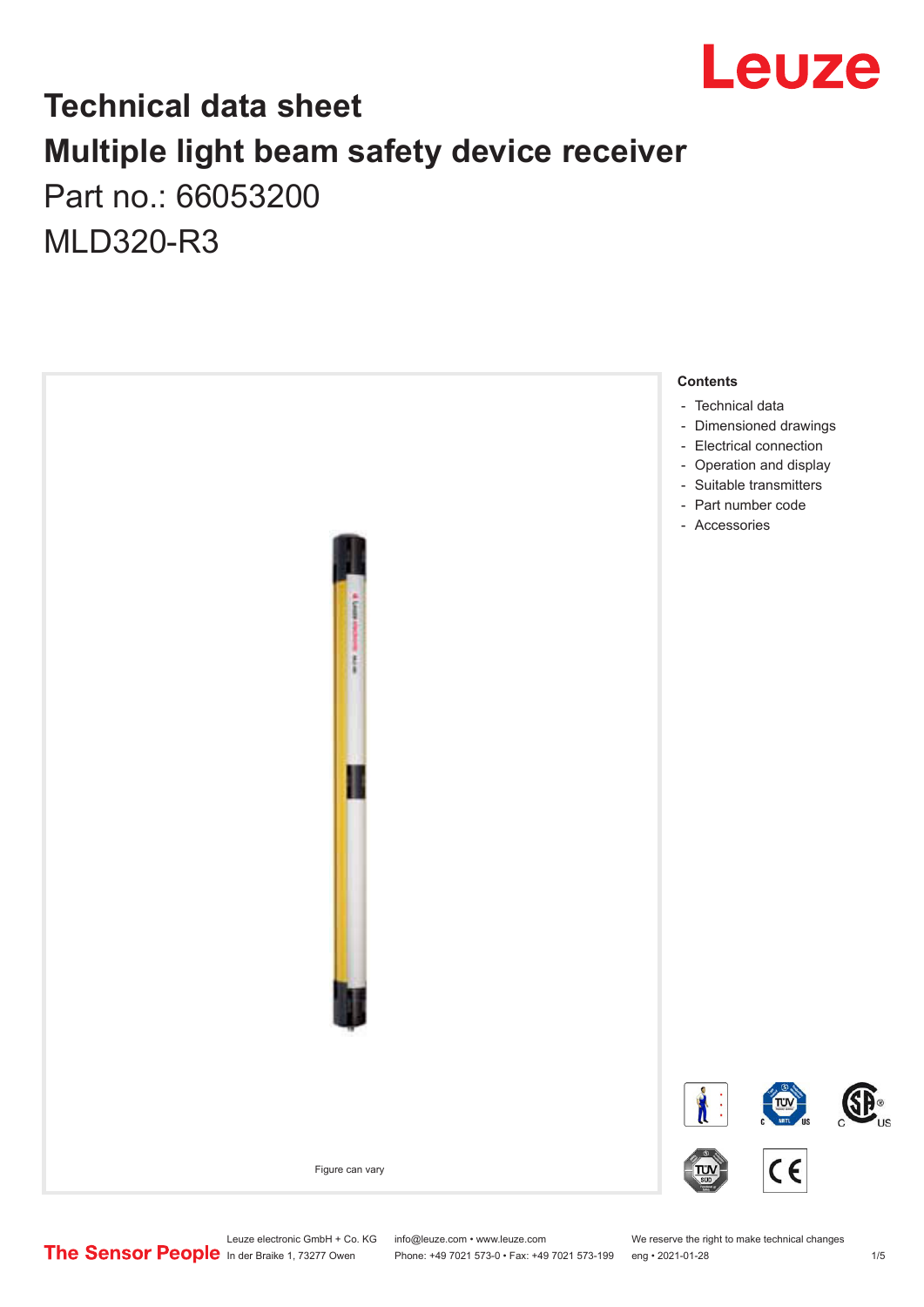#### <span id="page-1-0"></span>**Technical data**

# Leuze

| <b>Basic data</b>                      |                                                 |
|----------------------------------------|-------------------------------------------------|
| <b>Series</b>                          | <b>MLD 300</b>                                  |
| Device type                            | Receiver                                        |
|                                        |                                                 |
| <b>Functions</b>                       |                                                 |
| <b>Functions</b>                       | Contactor monitoring (EDM), selectable          |
|                                        | Start/restart interlock (RES), selectable       |
|                                        |                                                 |
| <b>Characteristic parameters</b>       |                                                 |
| <b>Type</b>                            | 2, IEC/EN 61496                                 |
| <b>SIL</b>                             | 1, IEC 61508                                    |
| <b>SILCL</b>                           | 1. IEC/EN 62061                                 |
| Performance Level (PL)                 | c, EN ISO 13849-1                               |
| <b>MTTF</b> <sub>d</sub>               | 204 years, EN ISO 13849-1                       |
| $PFH_{D}$                              | 1.2E-08 per hour                                |
| Mission time T <sub>M</sub>            | 20 years, EN ISO 13849-1                        |
| Category                               | 3, EN ISO 13849                                 |
| <b>Optical data</b>                    |                                                 |
|                                        |                                                 |
| <b>Number of beams</b><br>Beam spacing | 3 Piece(s)<br>400 mm                            |
|                                        |                                                 |
| <b>Electrical data</b>                 |                                                 |
| <b>Protective circuit</b>              | Overvoltage protection                          |
|                                        | Short circuit protected                         |
|                                        |                                                 |
| Performance data                       |                                                 |
| Supply voltage U <sub>R</sub>          | 24 V, DC, -20  20 %                             |
| Current consumption, max.              | 150 mA, Without external load                   |
| Fuse                                   | External with max. 3 A                          |
| Inputs                                 |                                                 |
| Number of digital switching inputs     | 3 Piece(s)                                      |
|                                        |                                                 |
| Switching inputs                       |                                                 |
| <b>Type</b>                            | Digital switching input                         |
| Switching voltage high, min.           | 18.2 V                                          |
| Switching voltage low, max.            | 2.5V                                            |
| Switching voltage, typ.                | 23 V                                            |
| Voltage type                           | DC                                              |
| Switching current, max.                | 5 mA                                            |
| Digital switching input 1              |                                                 |
| <b>Assignment</b>                      | Connection 1, pin 1                             |
| <b>Function</b>                        | Control input for start/restart interlock       |
|                                        | (RES)                                           |
|                                        |                                                 |
| Digital switching input 2              |                                                 |
| <b>Assignment</b>                      | Connection 1, pin 3                             |
| <b>Function</b>                        | Control input for contactor monitoring<br>(EDM) |
|                                        |                                                 |
| Digital switching input 3              |                                                 |
| <b>Assignment</b>                      | Connection 1, pin 4                             |
| <b>Function</b>                        | Control input for start/restart interlock       |
|                                        | (RES)                                           |
| Outpute                                |                                                 |

**Outputs Number of safety-related outputs (OSSDs)** 2 Piece(s)

**Number of digital switching** 

| шах.                  | z.ov                                               |                                             |
|-----------------------|----------------------------------------------------|---------------------------------------------|
|                       | 23 V                                               | <b>Connection 1</b>                         |
|                       | <b>DC</b>                                          | <b>Function</b>                             |
|                       | 5 mA                                               | <b>Type of connection</b>                   |
|                       |                                                    | <b>Thread size</b>                          |
| nput 1                |                                                    | <b>Material</b>                             |
|                       | Connection 1, pin 1                                | No. of pins                                 |
|                       | Control input for start/restart interlock          |                                             |
|                       | (RES)                                              | <b>Cable properties</b>                     |
| nput 2                |                                                    | Permissible conductor cros<br>section, typ. |
|                       | Connection 1, pin 3                                | Length of connection cable                  |
|                       | Control input for contactor monitoring<br>(EDM)    | Permissible cable resistand<br>load, max.   |
| nput 3                |                                                    |                                             |
|                       | Connection 1, pin 4                                |                                             |
|                       | Control input for start/restart interlock<br>(RES) |                                             |
| switching             | 2 Piece(s)                                         |                                             |
| ng outputs 1 Piece(s) |                                                    |                                             |

|                 | Switching voltage low, max.             | 2.5V                     |  |
|-----------------|-----------------------------------------|--------------------------|--|
|                 | Switching voltage, typ.                 | 23 V                     |  |
|                 | Voltage type                            | DC                       |  |
|                 | Current load, max.                      | 380 mA                   |  |
|                 | <b>Load inductivity</b>                 | 2,200,000 µH             |  |
|                 | Load capacity                           | $0.3 \mu F$              |  |
|                 | Residual current, max.                  | $0.2 \text{ mA}$         |  |
|                 | Residual current, typ.                  | $0.002 \, \text{mA}$     |  |
|                 | Voltage drop                            | 1 <sub>V</sub>           |  |
|                 |                                         |                          |  |
|                 | Safety-related switching output 1       |                          |  |
|                 | Assignment                              | Connection 1, pin 6      |  |
|                 | <b>Switching element</b>                | Transistor, PNP          |  |
|                 |                                         |                          |  |
|                 | Safety-related switching output 2       |                          |  |
|                 | Assignment                              | Connection 1, pin 5      |  |
|                 | <b>Switching element</b>                | Transistor, PNP          |  |
|                 |                                         |                          |  |
|                 | <b>Switching outputs</b>                |                          |  |
|                 | Type                                    | Digital switching output |  |
|                 | Switching voltage high, min.            | 18.2 V                   |  |
|                 | Switching voltage low, max.             | 2.5V                     |  |
|                 | Switching voltage, typ.                 | 23 V                     |  |
|                 | Voltage type                            | DC                       |  |
|                 |                                         |                          |  |
|                 | <b>Switching output 1</b><br>Assignment | Connection 1, pin 1      |  |
|                 | <b>Switching element</b>                | Transistor, PNP          |  |
|                 |                                         |                          |  |
|                 | Timing                                  |                          |  |
|                 |                                         |                          |  |
|                 | Response time                           | 25 <sub>ms</sub>         |  |
|                 | <b>Restart delay time</b>               | 100 ms                   |  |
|                 | Connection                              |                          |  |
|                 | <b>Number of connections</b>            | 1 Piece(s)               |  |
|                 | <b>Connection 1</b>                     |                          |  |
|                 | <b>Function</b>                         | Machine interface        |  |
|                 | <b>Type of connection</b>               | Connector                |  |
|                 | <b>Thread size</b>                      | M <sub>12</sub>          |  |
| <b>Material</b> |                                         | Metal                    |  |
|                 | No. of pins                             | 8-pin                    |  |

**Type** Safety-related switching output OSSD

**Safety-related switching outputs**

**Switching voltage high, min.** 18.2 V

| Cable properties                              |                        |
|-----------------------------------------------|------------------------|
| Permissible conductor cross<br>section, typ.  | $0.25$ mm <sup>2</sup> |
| Length of connection cable, max.              | $100 \text{ m}$        |
| Permissible cable resistance to<br>load, max. | 200 O                  |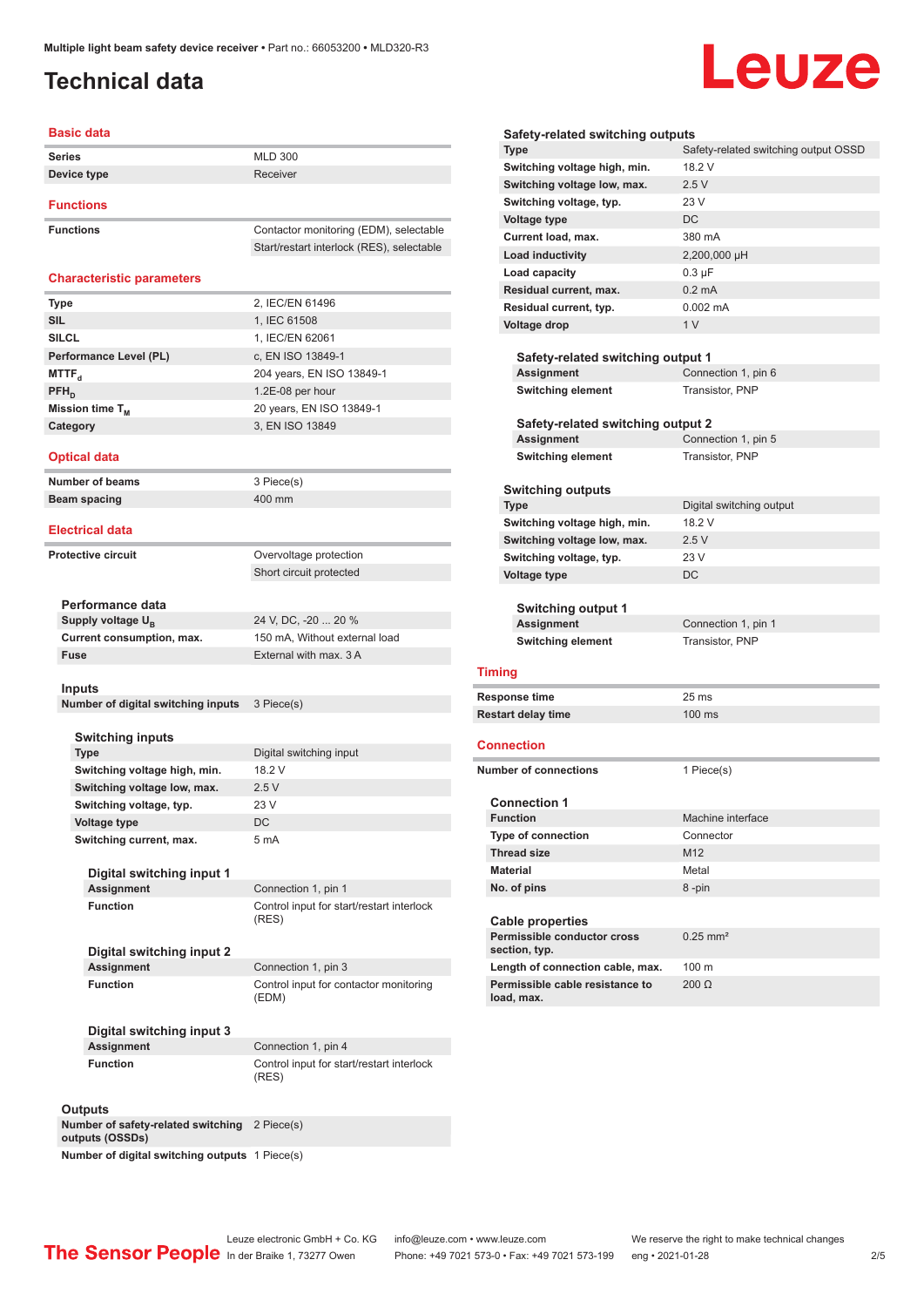#### <span id="page-2-0"></span>**Technical data**

## Leuze

#### **Mechanical data**

| Dimension (W x H x L)    | 52 mm x 900 mm x 64.7 mm |
|--------------------------|--------------------------|
| <b>Housing material</b>  | Metal                    |
| <b>Metal housing</b>     | Aluminum                 |
| Lens cover material      | Plastic / PMMA           |
| Material of end caps     | Diecast zinc             |
| Net weight               | 2,000q                   |
| <b>Housing color</b>     | Yellow, RAL 1021         |
| <b>Type of fastening</b> | Groove mounting          |
|                          | Swivel mount             |
|                          |                          |

#### **Operation and display**

| Type of display                | I FD        |
|--------------------------------|-------------|
| <b>Number of LEDs</b>          | 2 Piece(s)  |
| <b>Environmental data</b>      |             |
| Ambient temperature, operation | $-30$ 55 °C |
|                                | $\sim$      |

| Ambient temperature, operation     | $-30$ 55 °C |
|------------------------------------|-------------|
| Ambient temperature, storage       | $-40$ 75 °C |
| Relative humidity (non-condensing) | 095%        |

| Degree of protection         | IP 67          |
|------------------------------|----------------|
| <b>Protection class</b>      | III            |
| <b>Certifications</b>        | c CSA US       |
|                              | c TÜV NRTL US  |
|                              | TÜV Süd        |
| US patents                   | US 6,418,546 B |
|                              | US 7,741,595 B |
|                              |                |
| <b>Classification</b>        |                |
|                              |                |
| <b>Customs tariff number</b> | 85365019       |
| eCl@ss 5.1.4                 | 27272703       |
| eCl@ss 8.0                   | 27272703       |
| eCl@ss 9.0                   | 27272703       |
| eCl@ss 10.0                  | 27272703       |
| eCl@ss 11.0                  | 27272703       |
| <b>ETIM 5.0</b>              | EC001832       |

**ETIM 7.0** EC001832

**Certifications**

#### **Dimensioned drawings**

All dimensions in millimeters



### **Electrical connection**

**Connection 1**

| <b>Function</b>    | Machine interface |
|--------------------|-------------------|
| Type of connection | Connector         |
| <b>Thread size</b> | M12               |
| <b>Type</b>        | Male              |
| <b>Material</b>    | Metal             |
| No. of pins        | 8-pin             |
| Encoding           | A-coded           |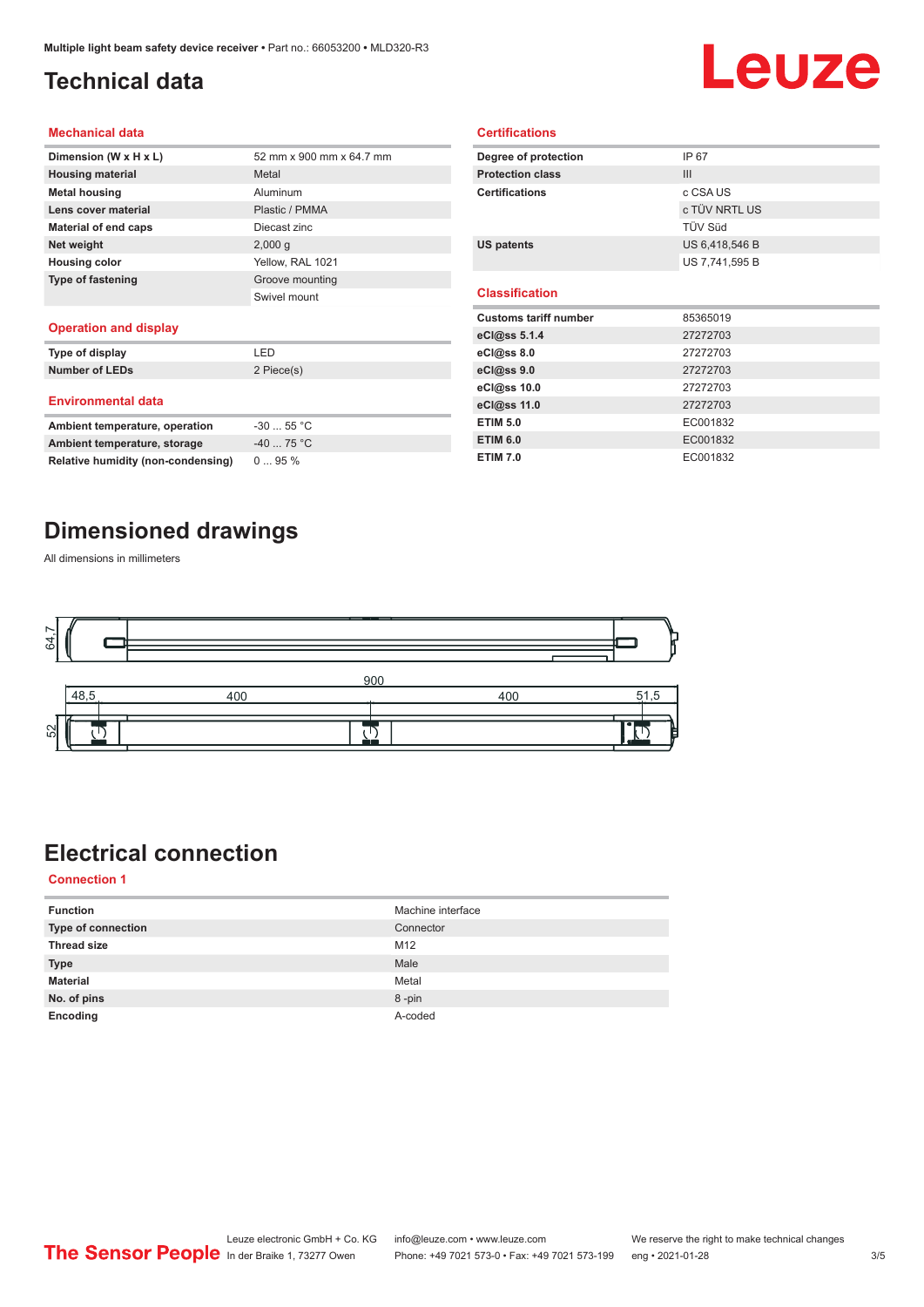#### <span id="page-3-0"></span>**Electrical connection**

## **Leuze**

| <b>Pin</b>     | <b>Pin assignment</b>  | <b>Conductor color</b> |
|----------------|------------------------|------------------------|
| 1              | RES/OSSD status signal | White                  |
| $\overline{2}$ | $+24V$                 | <b>Brown</b>           |
| 3              | <b>EDM</b>             | Green                  |
| $\overline{4}$ | <b>MODE</b>            | Yellow                 |
| 5              | OSSD <sub>2</sub>      | Gray                   |
| 6              | OSSD1                  | Pink                   |
|                | 0 V                    | <b>Blue</b>            |
| 8              | n.c.                   | Red                    |



### **Operation and display**

| <b>LED</b>     | <b>Display</b>           | <b>Meaning</b>                                       |
|----------------|--------------------------|------------------------------------------------------|
|                | Red, continuous light    | OSSD off.                                            |
|                | Green, continuous light  | OSSD on                                              |
|                | Red, flashing, 1 Hz      | External error                                       |
|                | Red, flashing, 10 Hz     | Internal error                                       |
|                | Green, flashing, 1 Hz    | Weak signal, device not optimally aligned or soiled. |
| $\overline{2}$ | Yellow, continuous light | Start/restart interlock locked.                      |

#### **Suitable transmitters**

| Part no. | <b>Designation</b> | <b>Article</b>                                      | <b>Description</b>                                                                                                            |
|----------|--------------------|-----------------------------------------------------|-------------------------------------------------------------------------------------------------------------------------------|
| 66001200 | MLD300-T3          | Multiple light beam<br>safety device<br>transmitter | Operating range: 0.5  50 m<br>Number of beams: 3 Piece(s)<br>Beam spacing: 400 mm<br>Connection: Connector, M12, Metal, 5-pin |

#### **Part number code**

| Part designation: MLDxyy-zab/t |                                                                                                                                                                   |  |  |  |
|--------------------------------|-------------------------------------------------------------------------------------------------------------------------------------------------------------------|--|--|--|
| MLD                            | Multiple light beam safety device                                                                                                                                 |  |  |  |
| $\boldsymbol{\mathsf{x}}$      | <b>Series</b><br>3: MLD 300<br>5: MLD 500                                                                                                                         |  |  |  |
| <b>yy</b>                      | <b>Function classes</b><br>00: transmitter<br>10: automatic restart<br>12: external testing<br>20: EDM/RES<br>30: muting<br>35: timing controlled 4-sensor muting |  |  |  |
| z                              | Device type<br>T: transmitter<br>R: receiver<br>RT: transceiver<br>xT: transmitter with high range<br>xR: receiver for high range                                 |  |  |  |
| a                              | Number of beams                                                                                                                                                   |  |  |  |